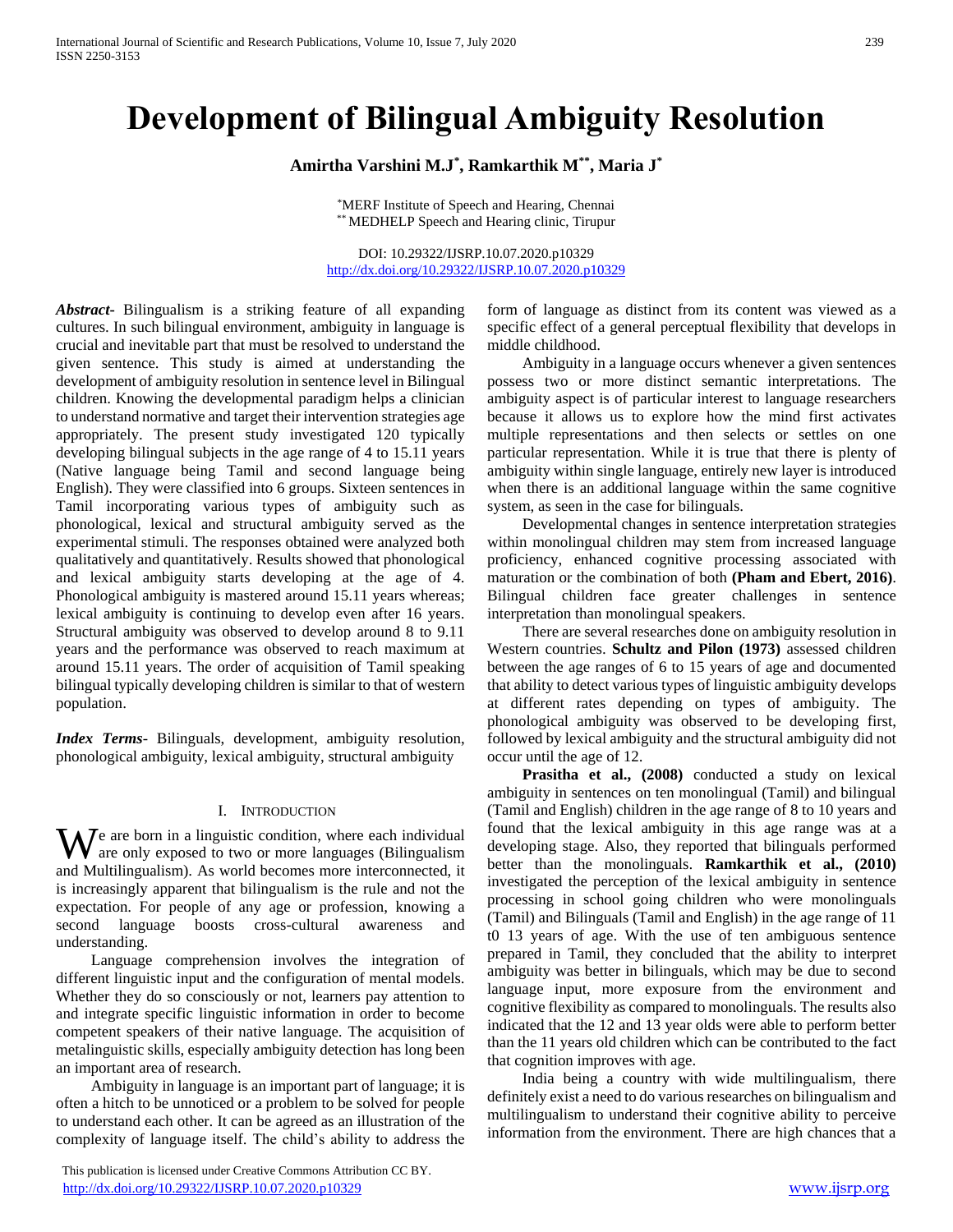bilinguals or multilinguals can get confused with the meanings of words or sentences as they may be ambiguous.

### II. NEED FOR THE STUDY

 Though few research is done to study various types of ambiguity in Tamil Speaking bilingual children, there is no evidence on when an individual start resolving the ambiguity and when they develop it. Thus, there definitely exists a need to identify whether children are able to resolve ambiguity like an adult and also at what age a child starts resolving the ambiguity of the words to avoid the communication breakdown.

#### III. AIM

 The current study aimed to explore the developmental continuum of ability to disambiguate in sentence processing in Tamil speaking bilingual typically developing children.

## IV. METHODOLOGY

 To uncover the development of various types of ambiguity among typically developing Tamil speaking bilingual children, a list of sentences in Tamil were prepared incorporating the major types – phonological, lexical and deep structure ambiguity. Children across the age range of 4 to 15.11 years categorised into 6 groups were included in the study. Bilingual children who are exposed to the second language (English) since 2 years of chronological age with a continuous exposure till 16 years of age with good academic performance and with no other associated problems were selected. The children were grouped into six (Table 1)

**Table 1** *Age range of children selected for the study and their respective group and grades*

|                | group and grades |       |               |  |  |  |
|----------------|------------------|-------|---------------|--|--|--|
| $S$ .No        | Age              | Group | Respective    |  |  |  |
|                | Range            |       | <b>Grades</b> |  |  |  |
|                | $4 - 5.11$       |       | UKG & I       |  |  |  |
| $\overline{c}$ | $6 - 7.11$       | П     | П & Ш         |  |  |  |
| $\mathcal{E}$  | $8 - 9.11$       | III   | IV $&$ V      |  |  |  |
| 4              | $10 - 11.11$     | IV    | VI & VII      |  |  |  |
| 5              | $12 - 13.11$     | V     | VIII & IX     |  |  |  |
|                | $14 - 15.11$     | VI    | X & XI        |  |  |  |

# **Preparation of Experimental stimulus Experimental stimuli selection criteria:**

 The sentences were selected on the familiarity, those most occurring in their environment and in their school text books. Sentences with phonological, lexical (homophones and homonyms) and structural (surface and deep) ambiguities ranging from simple to complex in semantic as well as syntactic structure were framed. 27 sentences were shortlisted after the opinion from Linguist. 23 sentences were selected during the second phase of validation with 5 experienced Speech- Language Pathologists.

 A pilot study was carried out with 12 typically developing bilingual children between the age range 4 to 16 years and 16 sentences were finalized for the study based on the results. Among the 16 stimuli, 4 were to evaluate phonological ambiguity, 4 were to evaluate structural ambiguity and the rest 8 were to evaluate the lexical ambiguity. (**Appendix 1**)

# **a) Phonological Ambiguity:**

It can be defined as the presence of two or more possible meanings within a single word. Experimental stimuli: 1, 6, 7 and 16 were phonologically ambiguous stimuli.

**Table 2** *Example of phonologically ambiguous stimuli and possible Interpretation in English and Tamil*

| Stimulu<br>s No. | Stimuli           | <b>Possible</b><br>interpretation | Languag<br>e  |         |
|------------------|-------------------|-----------------------------------|---------------|---------|
|                  |                   | $\mathcal{I}$ .                   | Fruit         | Tamil & |
|                  |                   |                                   |               | English |
|                  | $\alpha$ : rantfu |                                   | 2. Color      | Tamil & |
| 16               |                   |                                   |               | English |
|                  |                   | $\beta$ .                         | <b>Number</b> | Tamil   |
|                  |                   |                                   |               |         |
|                  |                   | $\mathcal{A}_{\cdot}$             | Time          | Tamil   |
|                  |                   |                                   |               |         |

## **b) Lexical Ambiguity:**

 The lexical ambiguity of a word or a phrase pertains to its having more than one meaning to which the word belongs. Sentences were framed using homophone as well as homonym.

 Homonyms are those words that share the same spelling and same pronunciation but different meaning. Experimental stimuli: 3, 4, 11, 13, and 15 contained homonyms.

#### **Table 3**

*Example of lexically ambiguous stimuli (Homonym) and possible Interpretation in English and Tamil*

| Stimulu<br>s No. | <b>Stimuli</b>          | <b>Possible</b><br>interpretation |              | Languag<br>e |
|------------------|-------------------------|-----------------------------------|--------------|--------------|
|                  |                         |                                   | Time         | Tamil        |
|                  | /avanida<br>$m/$ /mani/ |                                   | 2. Money     | English      |
|                  | $k$ etten/              | $\beta$ .                         | <b>Bell</b>  | Tamil        |
|                  |                         | 4.                                | Name         | Tamil        |
|                  |                         |                                   | <b>Beads</b> | Tamil        |

 Homophones are those words that share pronunciation regardless of their spelling. Experimental stimuli: 5, 10, and 11 contained homophones.

#### **Table 4**

*Example of lexically ambiguous stimuli (Homophone) and possible Interpretation in English and Tamil*

| Stimulu   Stimuli | <b>Possible</b> | Languag |
|-------------------|-----------------|---------|
| $S$ No.           | interpretation  | e       |
|                   | River<br>bank   | Tamil   |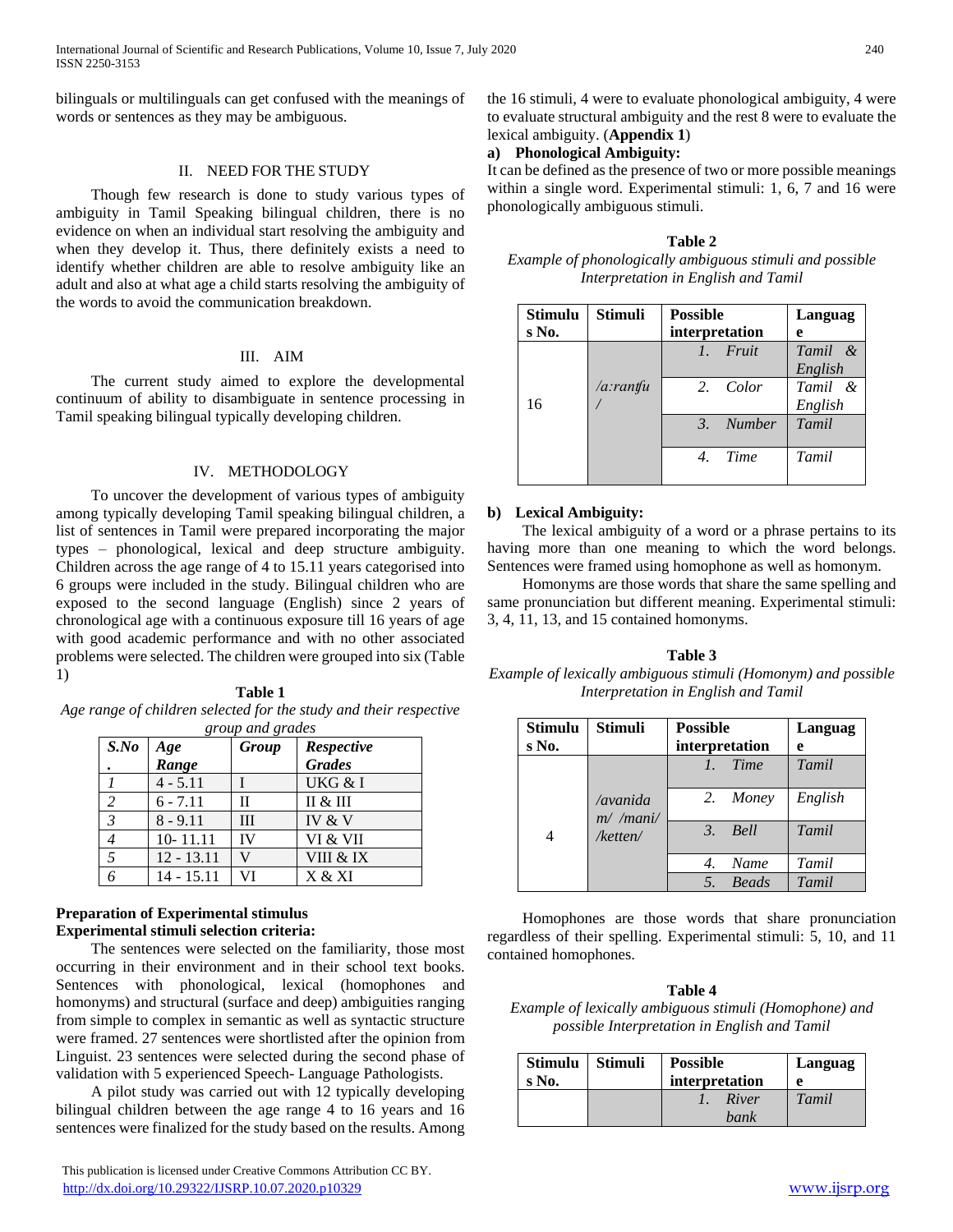| ت | /iŋgu/   | Stain | Tamil |
|---|----------|-------|-------|
|   | /karai/  |       |       |
|   | /ulladu/ |       |       |

#### **c) Structural Ambiguity:**

 Ambiguity that arises from the fact that two or more different meanings can be assigned to one string of words is structural ambiguity. Experimental stimuli: 2, 8, 9 and 4 were structurally ambiguous stimuli.

**Table 5** *Example of structurally ambiguous stimuli and possible Interpretation in English and Tamil*

| <b>Stimulu</b> | <b>Stimuli</b> | <b>Possible</b>          | Languag |
|----------------|----------------|--------------------------|---------|
| s No.          |                | interpretation           | e       |
|                |                | Other<br>$\mathcal{I}$ . | Tamil   |
|                |                | bank                     |         |
|                |                | of the                   |         |
|                |                | river                    |         |
|                |                | looks                    |         |
|                |                | greene                   |         |
|                |                | r                        |         |
|                | /ikkaraikk     | 2.<br><i>Other</i>       | Tamil   |
|                | u/             | side                     |         |
| 5              | /akkarai/      | will                     |         |
|                | /patfai/       | always                   |         |
|                |                | be                       |         |
|                |                | better                   |         |
|                |                | when                     |         |
|                |                | you                      |         |
|                |                | are                      |         |
|                |                | this                     |         |
|                |                | side                     |         |

#### *The Main study*

 The study was carried out in Chennai, Tamil Nadu. The selection criteria were strictly followed in selecting each child for the study. 20 participants in each group with a total of 120 children were selected for the study. The ability to process the ambiguity in sentences were examined. The sentences were presented in audio verbal mode. Children were assessed individually by seating them comfortably in a quite environment.

 Response time to disambiguate was observed. The children were instructed to tell how many possible meanings they can understand from that word or sentence with explanation.

 A score of zero was given when the subject fails to interpret at least one meaning of the sentence. A score of one was given for every correct interpretation of the sentence. A child can obtain a maximum score of 39 if they interpret all the meanings correctly.

 The raw scores obtained for each child was then computed and subjected to qualitative and quantitative statistical analysis. The data were analysed using statistical package for Social Sciences (SPSS) 17.0 version software. The data was described using the statistical mean and standard deviation using ANOVA. The difference between the groups and across the groups was obtained using the post hoc tests. The correlation values were obtained using 2-tailed Pearson correlation coefficient tests

#### V. RESULTS AND DISCUSSION

 The results obtained after the statistical analysis are discussed based on the age at which the development of disambiguation occurs incorporating various types such as phonological, lexical and structural ambiguities into account.

### *Phonological ambiguity:*

 The ability to phonologically disambiguate a sentence was observed to start developing at the age of 4 years. It is the only type of ambiguity that develops early in a child compared to other types. As age increased, the performance also increased significantly (Table 6, figure 1).

It was observed that among Group VI,  $14 - 15$  year olds could perform  $70.1\%$  whereas,  $15 - 15.11$  years disambiguated 100%. Hence, could conclude that phonological ambiguity is mastered at around  $15 - 16$  years of age.

| Table 6                                              |
|------------------------------------------------------|
| Performance score of various groups for Phonological |
| ambiguity                                            |

|               | Qualitati<br>ve<br><b>Analysis</b> | <b>Ouantitative Analysis</b> |                  |
|---------------|------------------------------------|------------------------------|------------------|
| <b>Groups</b> | % Score                            | Mean                         | Std.             |
|               |                                    | score                        | <b>Deviation</b> |
|               | 17.8                               | 2.50                         | 1.235            |
| $\mathbf{I}$  | 26.7                               | 3.75                         | 0.910            |
| Ш             | 40.7                               | 5.70                         | 1.455            |
| IV            | 53.5                               | 7.50                         | 1.821            |
| V             | 71.7                               | 10.05                        | 1.276            |
| VI            | 85                                 | 12.85                        | 3.066            |

 Across group analysis were done using post-hoc tests. The results revealed significant difference between all the groups except for Group II (Table 7). The reason for this finding could be that subjects in Group II were still in the developmental phase with regard to phonological ambiguity. ANOVA analysis was carried out to determine the difference across groups and the level of significance was found to be 0.000.



*Figure 1* Performance in percentage for Phonological ambiguity across groups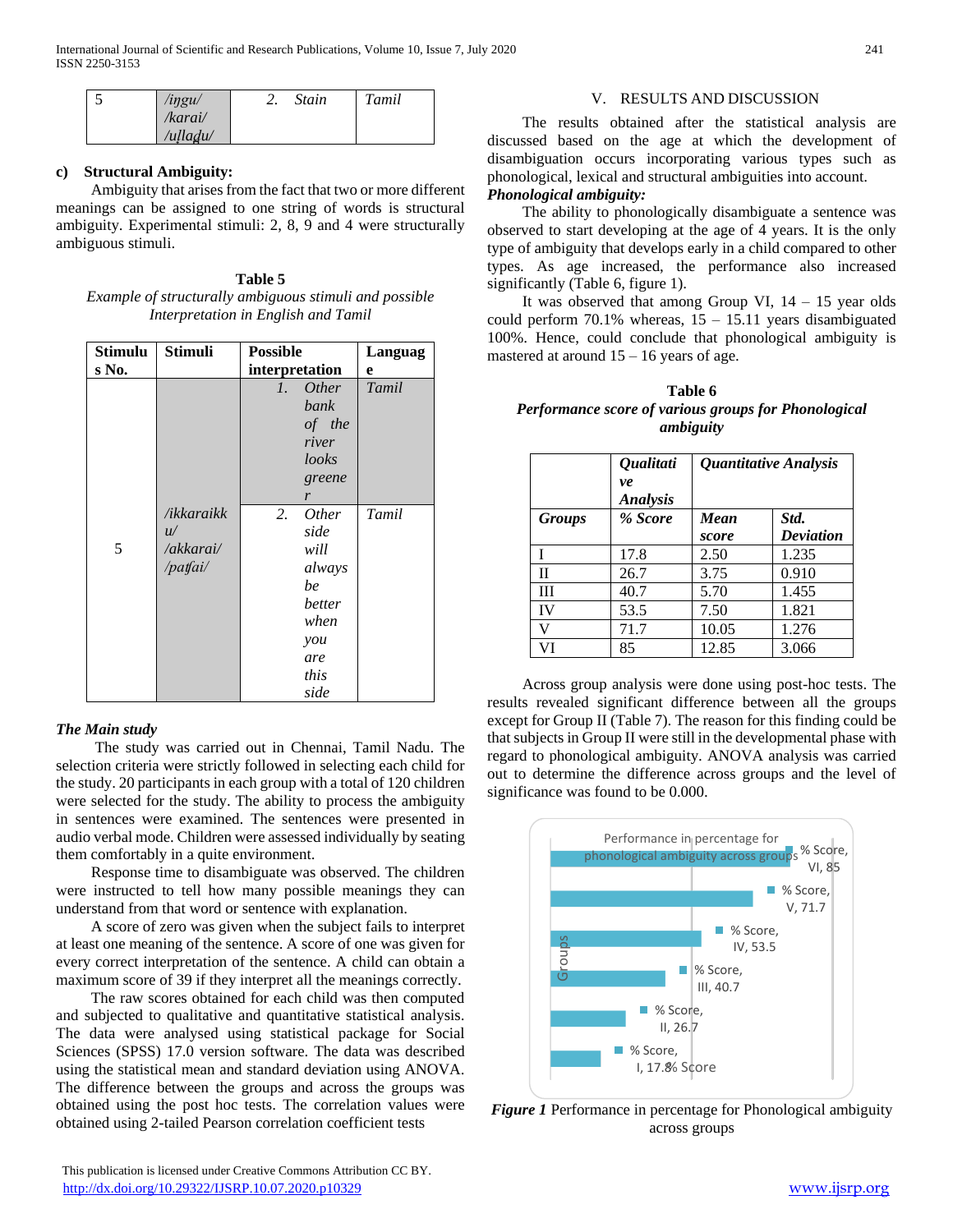|                                                             | Table 7 |  |
|-------------------------------------------------------------|---------|--|
| Results of across group analysis for Phonological ambiguity |         |  |

|             | $GI \mid GII \mid G$ | $\overline{G}$ | G | G<br>TV |
|-------------|----------------------|----------------|---|---------|
| of<br>Level | 0.23                 |                |   |         |
| significan  |                      |                |   |         |
| ce          |                      |                |   |         |

 These results are in correlation with the study done by **Schultz and Pilon, 1973**. They reported that the ability to detect phonological ambiguity appeared first and with largest improvement occurring between 6 and 9 years of age.

#### *Lexical Ambiguity*

 The results indicated that the ability to disambiguate lexical ambiguity also starts to develop simultaneously with phonological ambiguity. Group I and Group II identified only the dominant meaning of the simplest stimuli and the most frequently occurring homophone / homonym. Group II performed comparatively better than the Group I in interpreting, which can be due to their language exposure. Group III interpreted at least the dominant meaning of all the stimuli presented. Most of the children failed to interpret the subordinate meaning of a homonym compared to sentences having homophones in it. On observing, Group IV showed a significant leap in their performance compared to Group III. Group V and VI performed almost equally in disambiguating the dominant and subordinate meanings of all the stimuli but they fail to reach the maximum score of certain stimulus interpretation. Even though there was no statistically significant difference in between these two groups. Group VI performed better (Table 8, Figure 2).

**Table 8** *Performance score of various groups for Lexical ambiguity*

|               | <i><b>Qualitati</b></i><br>ve<br><b>Analysis</b> | <i><b>Ouantitative Analysis</b></i> |                  |  |
|---------------|--------------------------------------------------|-------------------------------------|------------------|--|
| <b>Groups</b> | % Score                                          | Mean                                | Std.             |  |
|               |                                                  | score                               | <b>Deviation</b> |  |
| T             | 17.05                                            | 2.90                                | 0.912            |  |
| $\mathbf{H}$  | 31.1                                             | 5.40                                | 1.536            |  |
| Ш             | 62.3                                             | 10.60                               | 2.303            |  |
| IV            | 90.8                                             | 15.45                               | 1.504            |  |
| V             | 98                                               | 16.80                               | 0.894            |  |
| VI            | 98.2                                             | 16.70                               | 0.801            |  |



*Figure 2* **Performance in percentage for Lexical ambiguity across groups**

 Across group analysis were analysed using post-hoc tests. The test result reveals significant difference across groups for lexical ambiguity Analysis to determine the variability between groups and across groups was done using ANOVA and the value was found to be 0.000.

 To conclude, the ability to disambiguate lexical ambiguity develops at around the same time as that of phonological ambiguity but the performance improved when they are in Grade IV and V. Significant improvement in scores were observed in Grade VI and VII and reached stability from Grade VIII to XI. This result is supported by the findings of Ramkarthik et al (2010) who reported that lexical ambiguity in bilingual children developed significantly between 12 to 13 years and continues to improve with age.

#### *Structural Ambiguity*

 The results obtained indicated that the ability to structurally ambiguate a sentence starts developing only around  $8 - 9.11$  years of age. In Group IV, most of the children interpreted at least the surface structure. But a major leap was seen for Group V and VI in interpreting deep structure ambiguity indicating the complexity of cognitive processing (Table 10, figure 3). This ability to quickly activate semantic information is a critical component of sentence comprehension.

| Table 9                                                      |
|--------------------------------------------------------------|
| Performance score of various groups for Structural ambiguity |

|               | <b>Qualitati</b><br>ve<br><b>Analysis</b> | Quantitative Analysis |                          |
|---------------|-------------------------------------------|-----------------------|--------------------------|
| <b>Groups</b> | % Score                                   | Mean<br>score         | Std.<br><b>Deviation</b> |
|               | 0                                         | 0.00                  | 0.000                    |
| H             | 0                                         | 0.10                  | 0.447                    |
| Ш             | 10                                        | 0.85                  | 1.089                    |
| IV            | 58.70                                     | 4.70                  | 1.867                    |
| V             | 96.20                                     | 7.70                  | 0.733                    |
|               | 100                                       | 8.00                  | 0.000                    |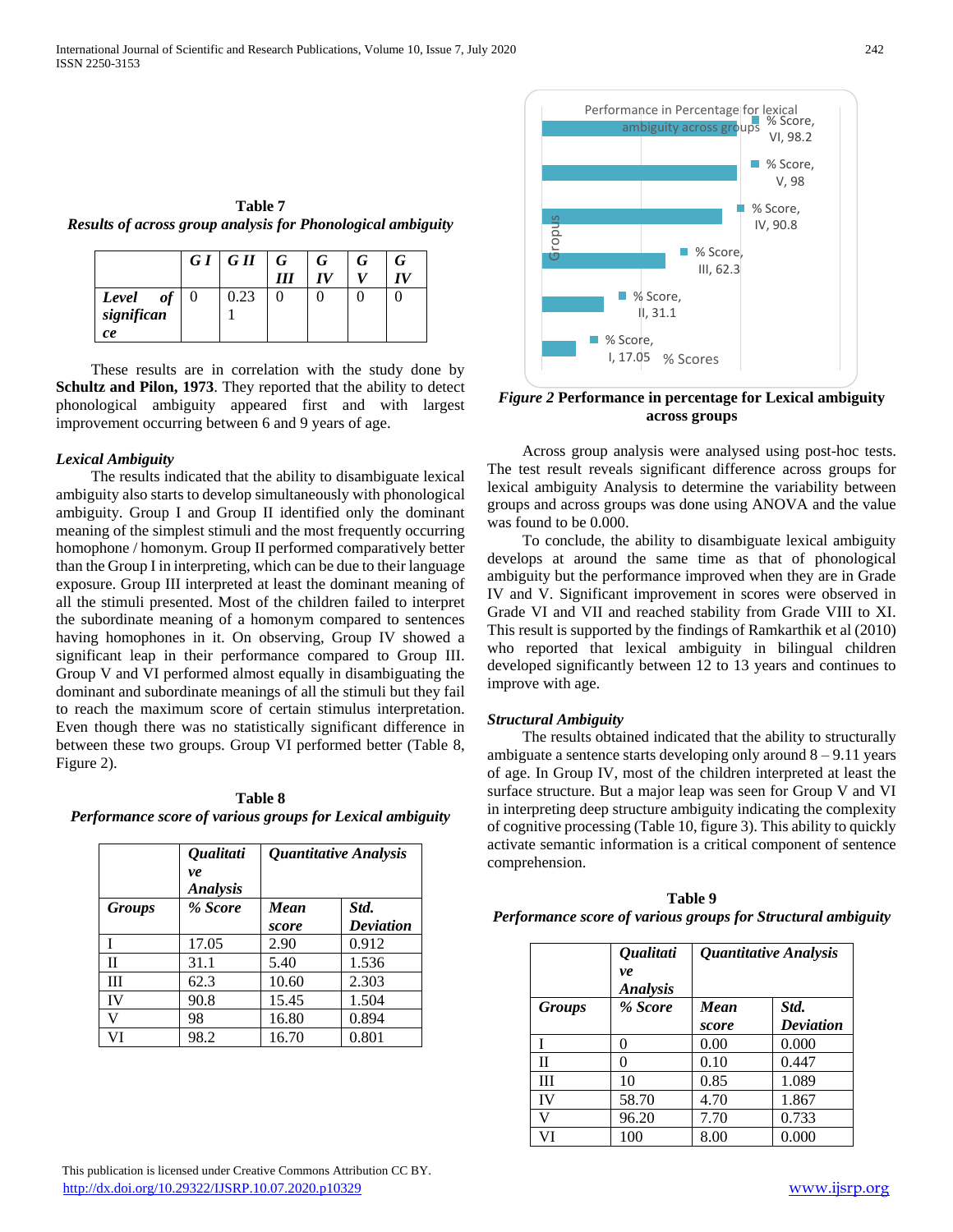

*Figure 3* **Performance in percentage for Structural ambiguity across groups**

 Across group analysis was done using Post-hoc test to determine the variability in performance with structural ambiguity. The results revealed the presence of significant difference (Table 11). The ANOVA analysis determining the difference between groups and within groups revealed significant difference with a value of 0.000

**Table 10** *Results of across group analysis for Structural ambiguity*

|                      | G I | $GH$ $G$ $G$ |  | G | G |
|----------------------|-----|--------------|--|---|---|
| <i>Level of</i> 0.06 |     | 0.06         |  |   |   |
| significan           |     |              |  |   |   |
| ce                   |     |              |  |   |   |

**Schultz and Pison (1973)** reported that the detection of surface and deep structure ambiguities did not occur until the age of 12. But in this current study it was observed that around 10 - 11.11 years, children detected surface structure forms and at around 12 – 13.11 years, children were able to detect even the deep structure.

The performance of Group V and VI could be reasoned with their learning through environmental experience. As **Felser et al., (2003)** reported, the cross linguistic differences between the ways in which the structural ambiguities are resolved indicate that some parsing strategies are language specific rather than universal and thus must be learned through experience.

## *Developmental Continuum*



*Figure 4* **Performance percentages for various types of ambiguity across the groups.**

 On comparison of the development to detect phonological, lexical and structural ambiguity in all the six groups, the scores showed that the acquisition of phonological ambiguity and lexical ambiguity resolution starts in parallel with group I and as age increased, the children were able to resolve ambiguity more efficiently compared to phonological ambiguity. This can be attributed to the fact that as the age increases the vocabulary also increases. Another factor is that the number of experimental stimuli for lexical ambiguity was more compared to the other two types of ambiguity. There is a steady increase in the scores of resolving the phonological and lexical ambiguity as the age increases.

 The ability to resolve structurally ambiguous sentences was observed to be starting to acquire from the age range of 8 to 9.11 years and completely mastered at the age range of 14 to 15.11 years. Hence, it can be concluded that Tamil speaking typically developing bilingual children acquire ambiguity resolution in a defined pattern as that of children of other countries. The order of acquisition to disambiguate is observed to be phonological, lexical